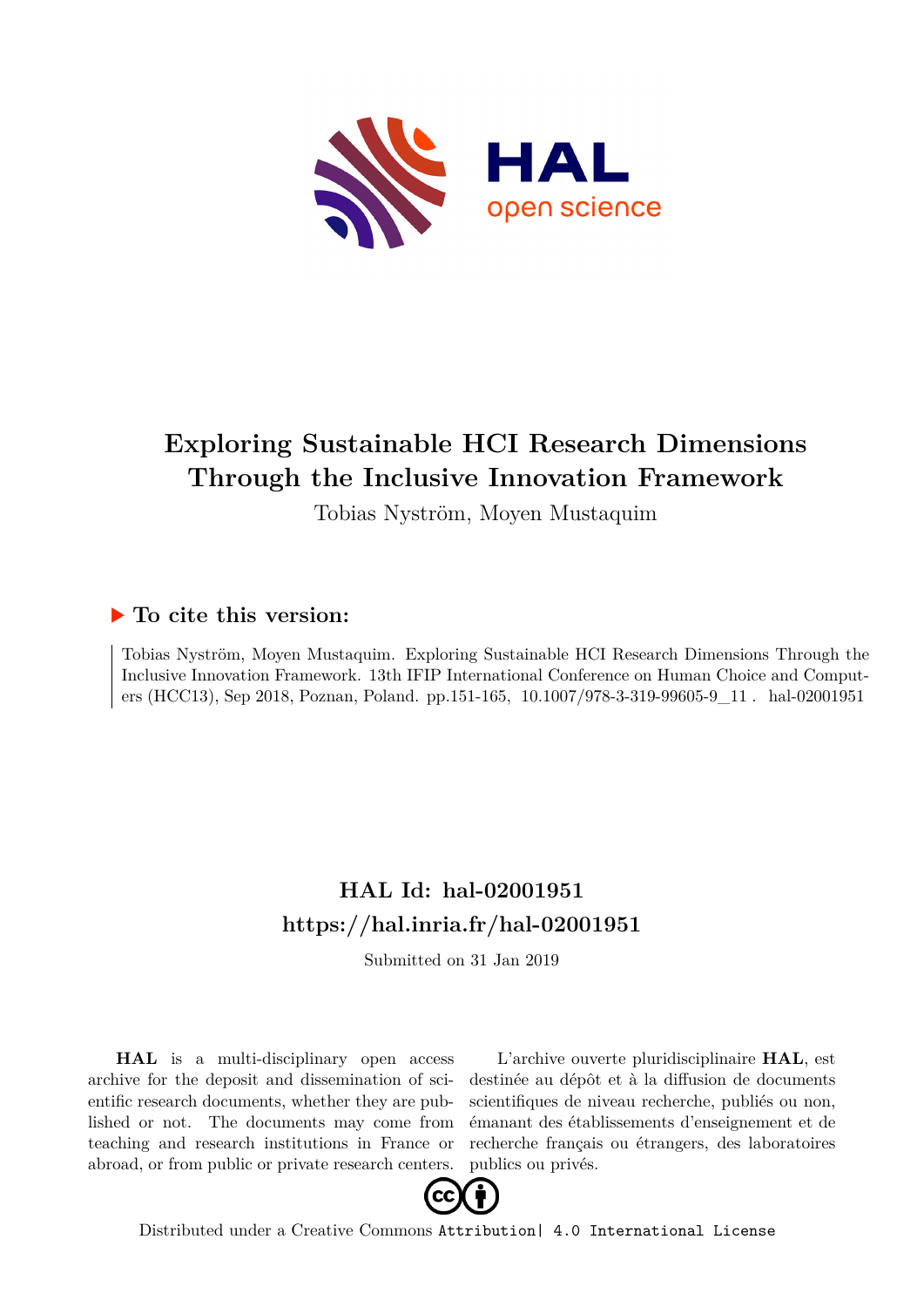# Exploring Sustainable HCI Research Dimensions through the Inclusive Innovation Framework

Tobias Nyström<sup>[0000–0002–4326–2882]</sup> and Moyen Mustaquim[0000−0003−0598−7257]

Uppsala University, Sweden

Abstract. When frameworks and design principles for open innovation and open sustainability innovation (OSI) were established in earlier research, their foundations were originated from the expanded concepts of universal design (UD) from human-computer interaction (HCI) in a prescriptive form. This also was the basis of an inclusive innovation framework (IIF) aiming for a sustainable information system design. In this paper the IIF originating from the concept of combining UD and open innovation (OI) in promoting information technology enabling sustainability goals was analyzed together with OI and OSI frameworks. The role of OI in formulating the IIF was thereby strengthened, which in parallel helped recognizing the extended conceptions of sustainable HCI (SHCI) and its future research path through the use of IIF.

Keywords: Inclusive Innovation Framework, Open Innovation, Open Sustainability Innovation, Sustainability, Sustainable HCI, Universal Design.

## 1 Introduction

The importance of sustainability has been acknowledged in academia, and different research fields contribute to the pursuit of a sustainable future. Research in computer science, information systems, and HCI directed towards sustainability has predominantly been focused on environmental sustainability with the goal of reducing the use of resources, e.g. saving electricity and water, and increasing recycling or lowering emissions of carbon dioxide [\[1\]](#page-13-0). These goals are esteemed ones, but a more potent solution could be attained by using a holistic perspective when moving society towards sustainability. To be able to do so, the system design should correspond to different sustainability goals. Keeping these in mind, IIF was proposed by Mustaquim and Nyström  $[2]$  for increasing sustainability goal achievement through the design of an IT system.

However, when considering a design process for system development it is vital to realize how the design process should be shaped and organized for the success of that process [\[3\]](#page-13-2). Many theoretical frameworks in the form of instructions have increased the problem of structuring a design process instead of appropriately guiding and helping the designers choose which process to follow and thereby gain a better design result. Consequently, this paper brings the IIF one step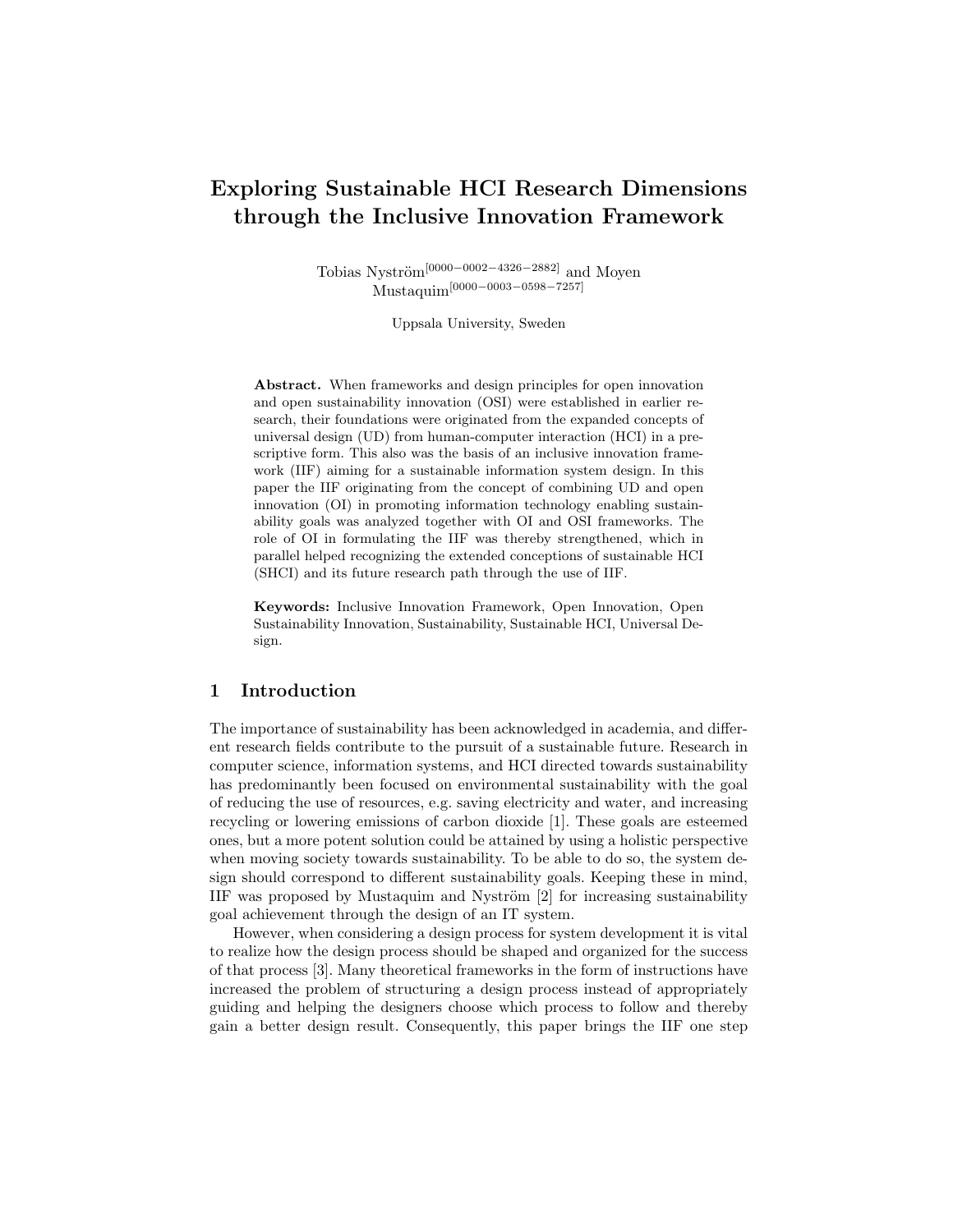further forward in the attempt and exploration towards explaining the concept of SHCI. In this paper we have analyzed IIF using the reason-centric perspective of design, while two other preceding frameworks that work in parallel as a subset of IIF were analyzed using an action-centric perspective of design. The analysis showed that OI could successfully support IIF. The reason-centric properties of the IIF could successfully satisfy some of the new SHCI research trends, which confirmed that an IIF is apt for contributing in the system development on which SHCI is focused. To do so, six identified suggestions for SHCI research by Silberman et al. [\[4\]](#page-13-3) were mapped with the reason-centric properties of IIF.

The paper is divided into six sections. The background section introduces the theoretical foundations on which the research of this paper was formulated. Section [2](#page-2-0) presents the analysis of IIF, OI framework, and the OSI framework with the Function-Behavior-Structure (FBS) and the Sensemaking-Coevolution-Implementation (SCI) frameworks. Findings from the analysis are then compared to the context of SHCI research parameters, which are also presented in [section 3.](#page-5-0) In [section 4](#page-10-0) the IIF is explored in depth based on the findings from the comparisons within the context of SHCI. Finally, discussion and future work possibilities are given in [section 5,](#page-11-0) followed by a conclusion in [section 6.](#page-13-4)

# <span id="page-2-0"></span>2 Background

#### <span id="page-2-2"></span>2.1 The Inclusive Innovation Framework

The IIF [\(Figure 1\)](#page-2-1) was proposed to enhance the system development process by using four design principles taken from the UD concept that works to build the "inclusive innovation design space." By using the IIF system, designers will



<span id="page-2-1"></span>Fig. 1. IIF for sustainability (from [\[2\]](#page-13-1))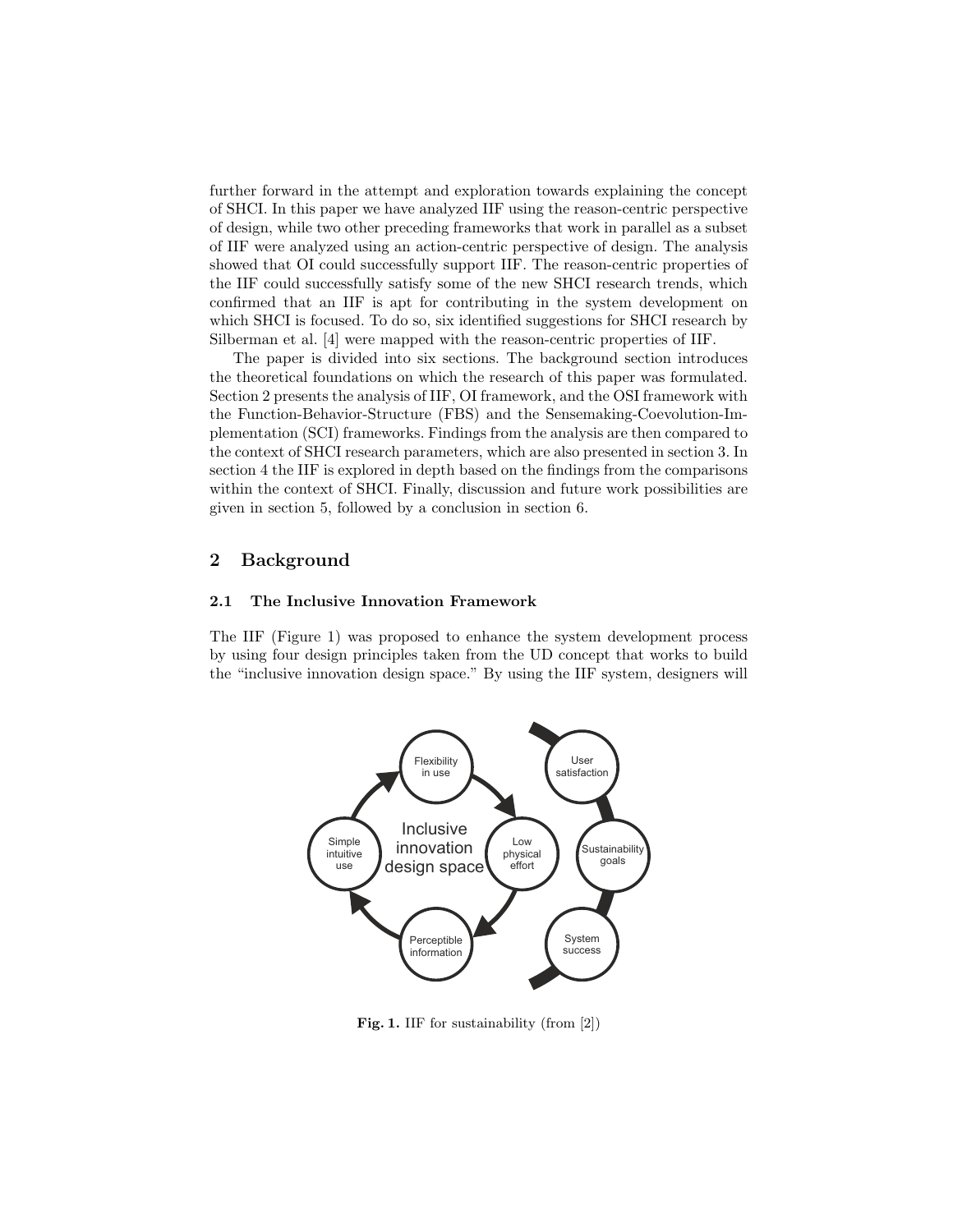have a higher chance of reaching user satisfaction; the set sustainability goals will follow and finally system success can be achieved. The four design principles to follow in design are:

- Simple intuitive use gained when the information from the system is easily perceptible, and if the user can employ the system without much effort.
- Perceptible information will, by the system design, guarantee that information presented through the system be accurate, easily perceptible, and need little physical effort.
- Low physical effort denotes that the system design incorporates flexibility and accordingly needs less physical effort during use.
- Flexible in use signifies the system design allowing flexibility and being used intuitively.

Through the system supporting actions the probability to achieve set sustainability goals increases. Hence, the user satisfaction parameter is crucial and should be manifested in the system's design strategy. To summarize the framework: by promoting the system designer's desired sustainability actions and/or goals, the system success phase should be reached if the system is easy to understand, remember, and learn, in addition to being simple and spontaneous. IIF is a holistic way of designing systems that tackle our dire situation concerning sustainability and increasing the possibility of reaching sustainability—a possible game changer.

#### 2.2 Open Innovation and Open Sustainability Innovation

OI as a concept was introduced by Henry Chesbrough, but it is debated whether or not it is something genuinely new or simply a repackage of existing theories and practices in innovation strategies [\[5,](#page-13-5)[6\]](#page-13-6). The different approaches and the lack of clear demarcations and definitions of innovation concepts like user innovation, OI, and crowdsourcing is apparent [\[2\]](#page-13-1). We see the strength and benefits of OI in its attempt to collect different innovation strategies, the emphasis on the importance to align innovation strategies with the overall business strategy, and its goal of bringing value and competitive advantage to a company. OI emphasizes the importance of external stakeholder involvement in the innovation process. This becomes crucial, especially when considering three identified important changes in "Research & Development"[\[7\]](#page-14-0):

 $-$  First, a shortening of the technology cycle. The cycles, including scientific and technological developments and the product life cycle, have been slowly shortening and thus forcing companies to work harder on product development, e.g. the mobile phone industry, which the product life cycle of a specific phone model has decreased from around 1-2 years in the early 1990s to now be around 6 months. OI could improve the link between research and development. Hence, new product innovations could become faster if external stakeholders like suppliers and consumers could be involved.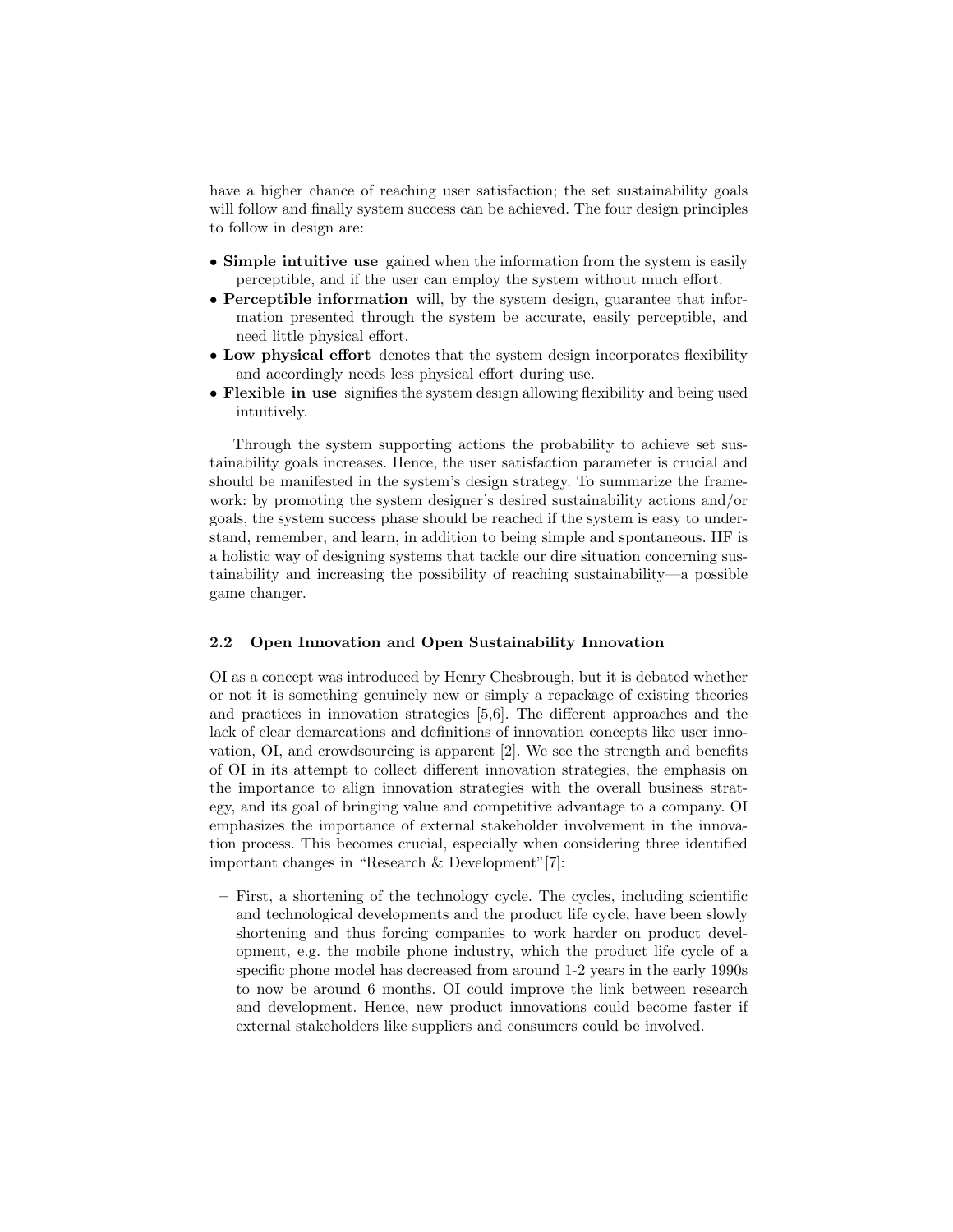- Secondly, a technological explosion by around 90 percent of our present technical knowledge has been generated over the last 55 years. OI could improve the link with academic research through joint ventures, ideation, and new business incubator, etc.
- Thirdly, a globalization of technology and increased technological transfer in the form of strategic alliances and licensing has been noted by companies (especially in countries of the Pacific Rim) that have an ability to acquire and assimilate technology into new products, e.g. the creation in 2012 of a new company, "Japan Display Inc.," formed through the integration of Toshiba Mobile Display, Sony Mobile Display, and Hitachi Display. The company will carry out research and development in small and medium-sized displays [\[8\]](#page-14-1). OI implies that the business strategy incorporates the idea of an intellectual property (IP) market that makes it possible to sell, license, and acquire an IP to maximize the added value of both internal and external innovations. Hence designing a system that engages stakeholders by using OI strategies should increase the awareness and the possibility of reaching sustainability goals [\[9\]](#page-14-2) and therefore the OI framework and OSI derives foundation from OI.

The OI framework consists of design principles that work in a logical sequence to achieve the overwhelming goal of increasing the stakeholder involvement that constitutes a prerequisite for OI and is therefore needed to accomplish a successful use of OI. The crucial components needed are: understanding of the importance of the business model, achieving extended user involvement, aiming for error reduction, and getting most users involved while eliminating restrictions [\[10\]](#page-14-3). OSI framework was constructed by using marketing theory that results in sustainable marketing and the basic buying decision that constitutes the purchase of a product. By using OI the end result could be a sustainability goal by a cyclic process that balances the customers' desired state and their requirements. Issues to be resolved are information presentation/communication, the gap between customers' desires and requirements, the convenience and support, and how to balance the added value compared to the cost [\[11\]](#page-14-4).

#### 2.3 Sustainable HCI

Academic sustainability research in HCI has burst in the recent years [\[1\]](#page-13-0), [\[12\]](#page-14-5), which also can be seen in the increase of sustainability as subjects and/or tracks in computer science, information systems, and HCI conferences. This trend has also been noticed in other research fields. The use of sustainability is unfortunately somewhat arbitrary and dependent on the author and context, since no definitive definition exists, albeit the UN's Sustainability Development Goals having been argued in recent SHCI workshops [\[13\]](#page-14-6). The sustainable definition used in this paper was based on the declaration of the world commission on environment and development (WCED) regarding sustainable development as meeting the needs of the present, but not to compromise for the future generation to meet its needs [\[14\]](#page-14-7). Most research in SHCI is limited towards only dealing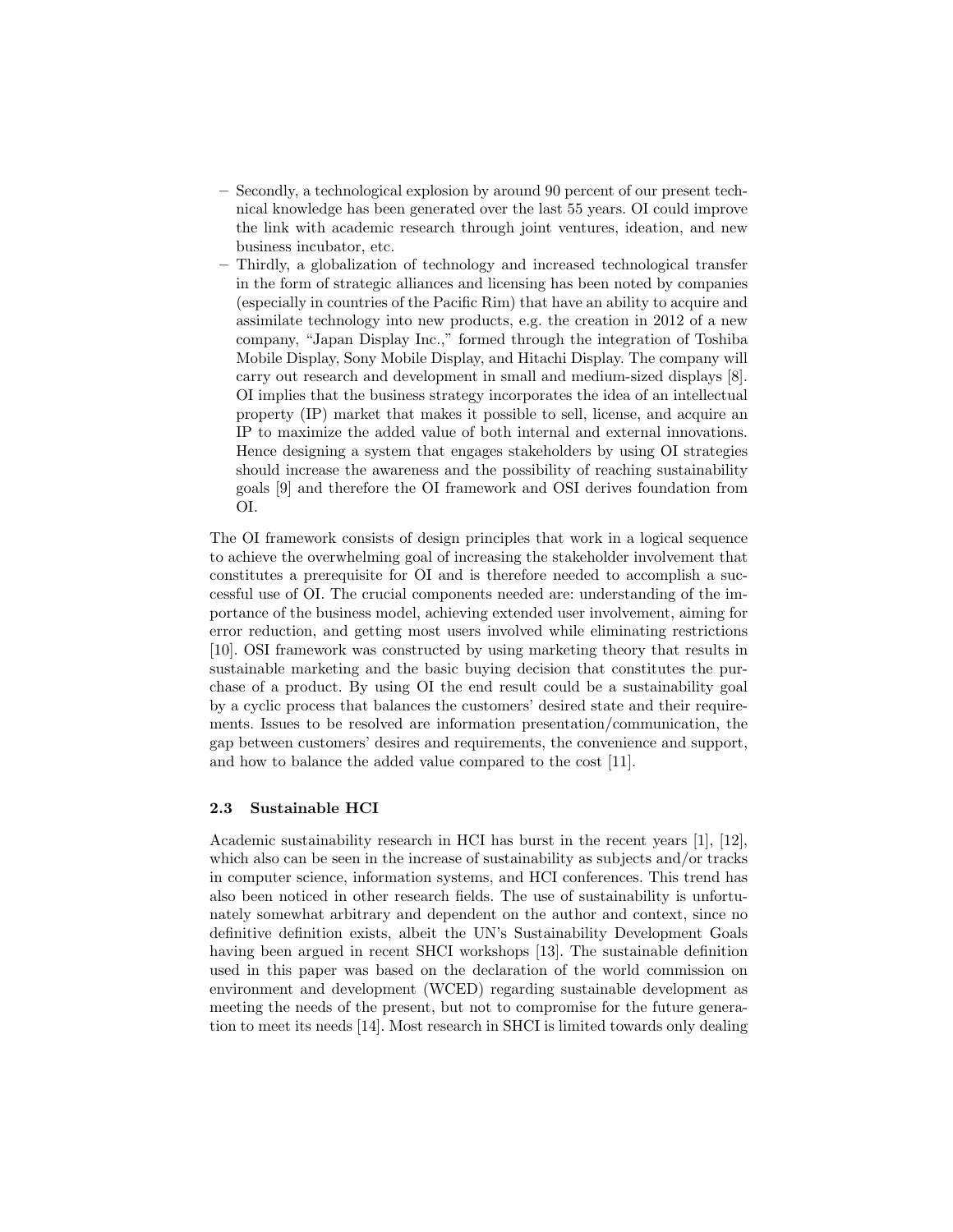with environmental sustainability [\[1\]](#page-13-0), [\[15\]](#page-14-8) and SHCI has previously been focused on reducing carbon dioxide emission, resource reduction by changing individuals' behavior towards consumption, and all these attempts through the design of systems [\[16\]](#page-14-9). Bates et al. [\[12\]](#page-14-5) emphasized that broadening our understanding of how to redesign technology, systems, and society is of uttermost importance in a SHCI context. The essence of shaping the individual's behavior towards sustainability is critical and the design, thereby, plays an essential role in the transition to a sustainable society [\[17\]](#page-14-10), although some argue a move beyond the individual to attain traction when considering sustainability [\[4\]](#page-13-3), [\[18\]](#page-14-11).

The different frameworks developed by Mustaquim and Nyström could be used as philosophical guidelines to follow in order to increase the chance of reaching a set sustainability goal. A broader consideration of sustainability is also imperative due to the complexity and multidimensionality of sustainability, e.g. the triple bottom line (TBL) [\[19\]](#page-14-12) that considers three components: the natural environment, society, and economic performance. Another viewpoint is given by the quadruple bottom line (QBL) [\[20\]](#page-14-13), which states that sustainability is linked to personal needs, environmental needs, and social needs in which economical concern is a means to satisfying these needs. There are further frameworks to choose from. Which of these we prefer is not as vital a point as understanding the complexity and interconnection of variables that constitute sustainability. We need to consider a holistic view of sustainability when we design systems [\[21\]](#page-14-14). SHCI should therefore not be limited to only environmental concern if we want to achieve a truly sustainable system. Another consideration is the predominant focus on human needs and thereby omitting to give value and voice to other animals and living things. The designer of systems must be cautious when designing, since its influential power could give an unintentional and unconscious result [\[17\]](#page-14-10).

## <span id="page-5-0"></span>3 Analysis, Comparison, and Findings

The designer should contribute new knowledge by answering questions relevant to human problems, by the creation of innovative artifacts which must be built and then evaluated [\[22](#page-14-15)[,23](#page-15-0)[,24\]](#page-15-1). The foundation of the design science paradigm can be found in engineering and the sciences of the artificial [\[3\]](#page-13-2). For analyzing the IIF an engineering design process theory titled "FBS framework" was selected. A representation of IIF with the FBS framework is shown in [Figure 2.](#page-6-0) The expected behavior of the structure is considered to yield "user satisfaction" and a predicted behavior of the structure is "system success." The expectations from the artifacts and their results are different sustainability goals, from which occasional transformation would occur with UD principles. Nonetheless, functional reformulations could occur between UD principles and sustainability goals while behavioral reformulation could occur between UD principles and user satisfaction in the form of transformation. User satisfaction and system success could be used for evaluation, e.g. in the form of a comparison or benchmarking of the designed system. Remy et al. [\[13\]](#page-14-6) emphasized the need of SHCI to validate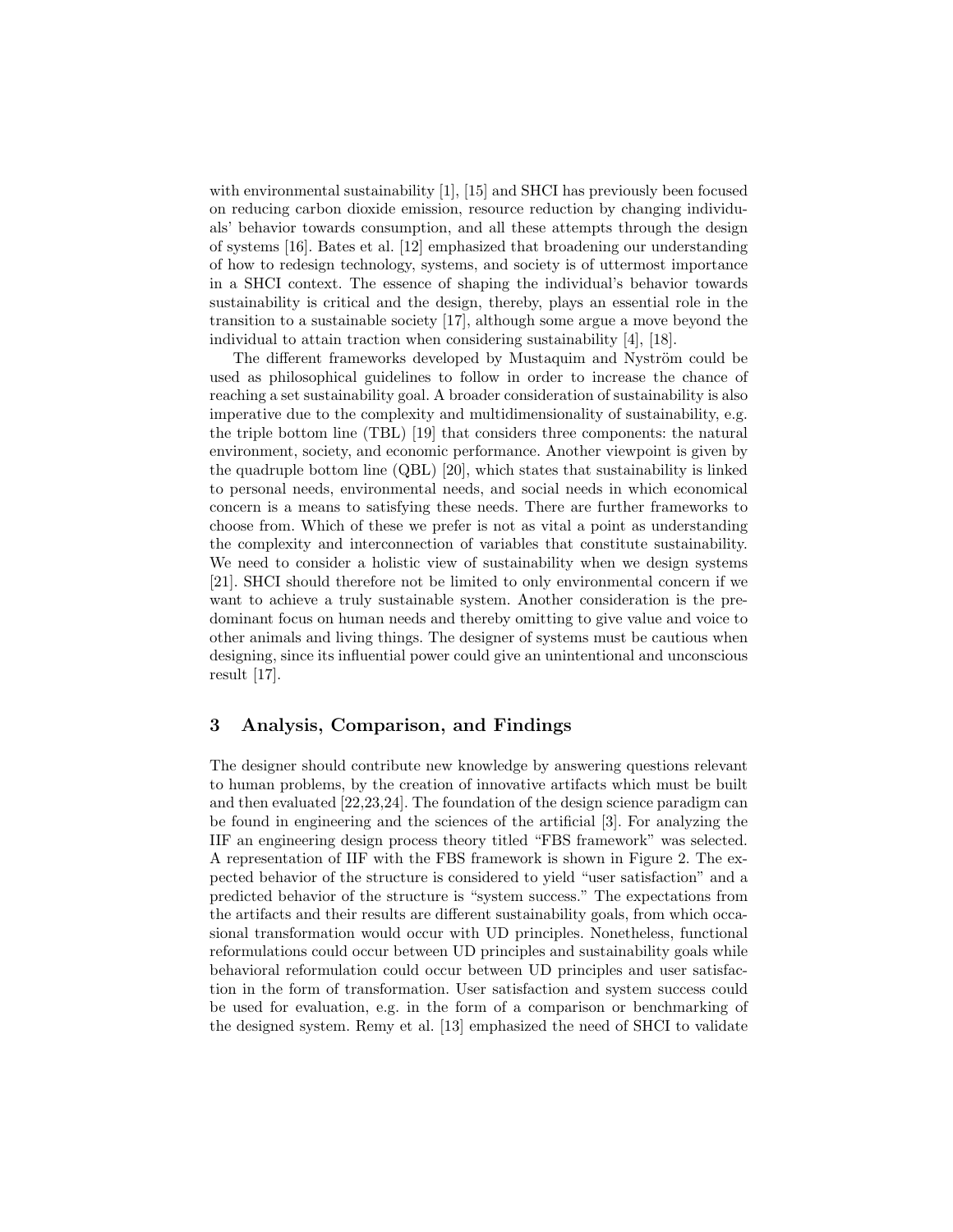

<span id="page-6-0"></span>Fig. 2. A representation of IIF using the FBS framework (adapted from [\[25](#page-15-2)[,26\]](#page-15-3))

and showcase why a design solution works by thorough evaluations. Finally, the knowledge of UD principles could be transformed into the inclusive innovation design space.

In the FBS framework the purpose of the design is perceived as the successful transformation of certain functions into a design description to facilitate the described artifact as able to produce the addressed functionalities [\[26](#page-15-3)[,27\]](#page-15-4). The rationale behind selecting the FBS framework is that it reflects a reason-centric perspective of the system design. In reason-centric perspective the cognitivist view of human action is described as a sequence of different sets of action with some preconceived end [\[26\]](#page-15-3), [\[28\]](#page-15-5) and a design could then be viewed as a plandriven problem solved by triggering any replanning due to unanticipated conditions [\[26\]](#page-15-3). In the IIF the end design should reflect the addressed functionalities in the framework and each function could furthermore be viewed as a different set of actions with a desired end goal. Replanning could be necessary to implement successfully each of the functions from which each function implementation could be viewed as a plan-driven problem-solving strategy.

Alternatively, the OI and OSI frameworks were analyzed using the SCI framework adapted from Ralph [\[29\]](#page-15-6), which emphasized the action-centric perspective of system design, as opposed to the rational decision-making, i.e. reason-centric perspective[\[26\]](#page-15-3). Social constructivism theorizes that social interaction constitutes what knowledge creation is based on and an action-centric perspective of the design. Therefore, the SCI framework could be viewed as a consistent reflection of a conversation between the designers and situation [\[26\]](#page-15-3), [\[29\]](#page-15-6). Both the OI and OSI frameworks from Mustaquim and Nyström  $[10,11]$  $[10,11]$  were based on the concept that improved design could be derived through interaction. Hence, it would be rational to use an action-centric perspective of design to analyze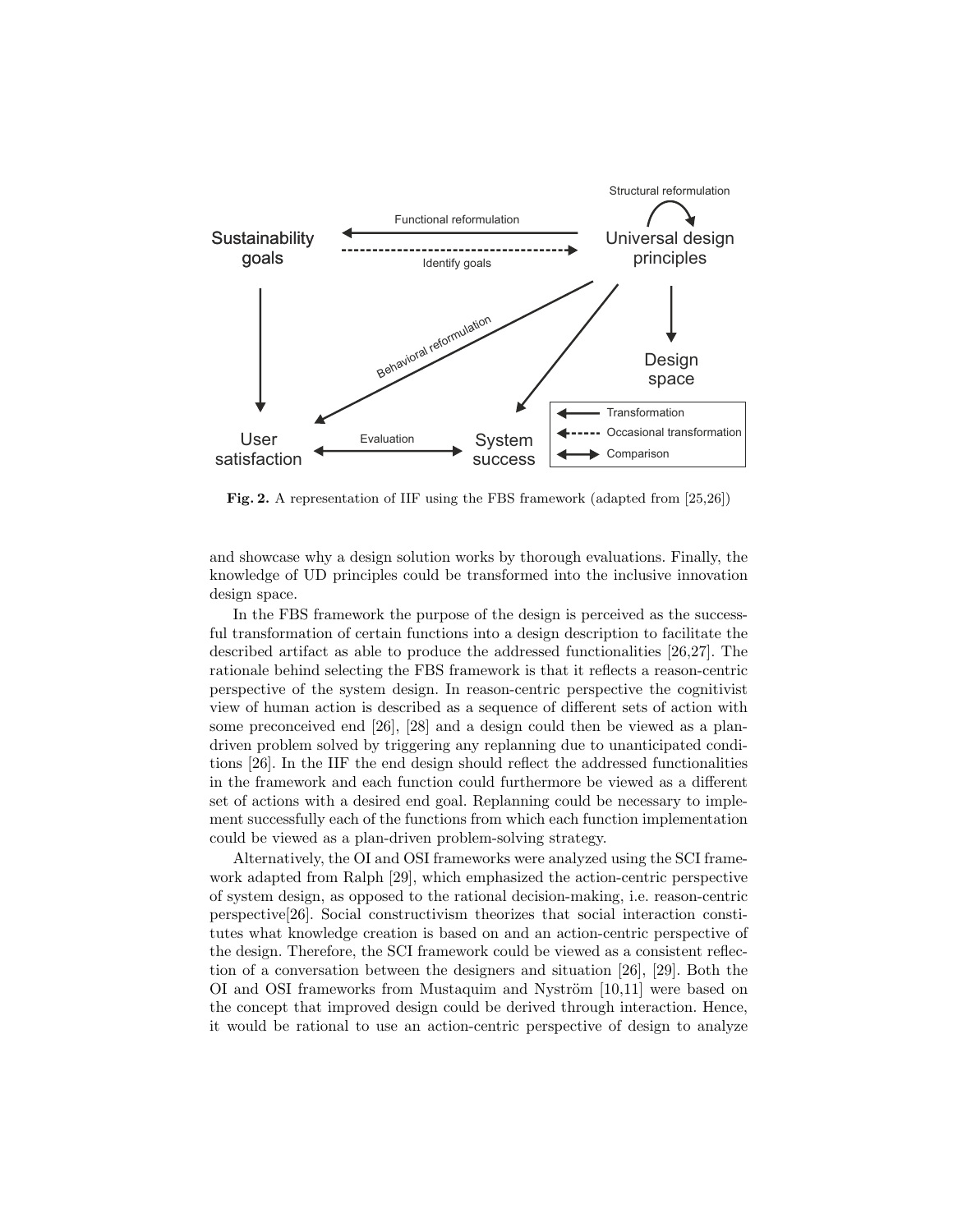

<span id="page-7-0"></span>Fig. 3. A representation of OI and OSI frameworks using the SCI framework (adapted from [\[26\]](#page-15-3))

the OI and OSI frameworks. A representation of the SCI framework within the context of OI and OSI is shown in [Figure 3.](#page-7-0) The operations and concepts of the FBS and SCI frameworks were adapted from Ralph [\[26\]](#page-15-3), and these two frameworks' corresponding meanings for the IIF (from  $[2]$ ), OI framework (from  $[10]$ ), and OSI framework (from [\[11\]](#page-14-4)) were plotted and presented in [Table 1](#page-8-0) and [2.](#page-9-0) [Figure 2](#page-6-0) and [3](#page-7-0) were based on the operations and concepts of these two tables.

A comparison between the reason- and action-centric perspectives of the three addressed frameworks, highlighted through the SHCI dimensions, were then generated and presented in [Table 3.](#page-9-1) These dimensions of SHCI design issues were selected from the work of Silberman et al. [\[4\]](#page-13-3). The authors identified the selected six dimensions that address the next steps and efforts towards what SHCI research should aim at. Based on the factors listed in [Table 3,](#page-9-1) conclusions were drawn. Thus SHCI, through the practice of IIF in system design, is explored and discussed in [section 4.](#page-10-0)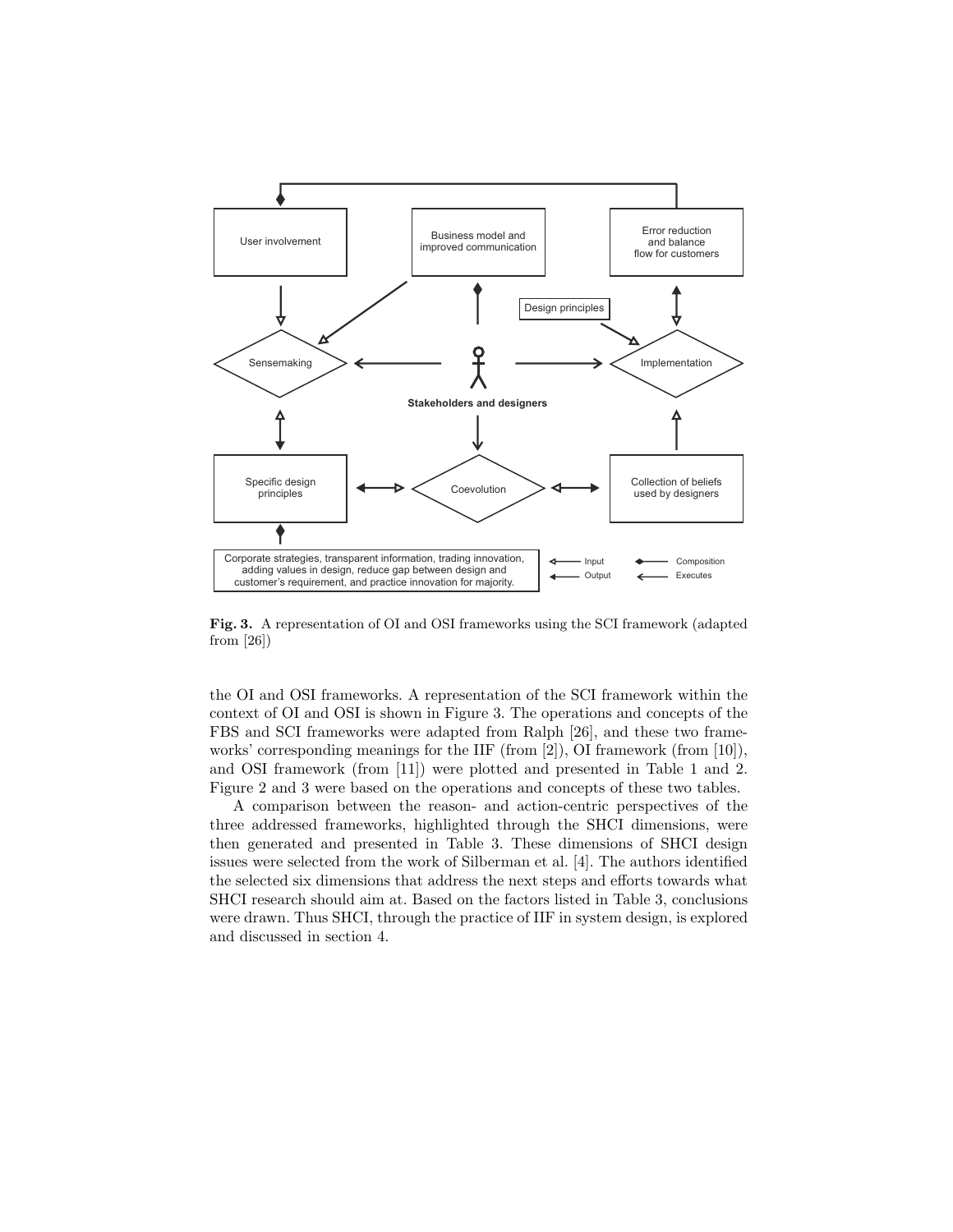<span id="page-8-0"></span>Table 1. Operations of the FBS framework and its corresponding meanings for the IIF

| Operation                                      | Inputs                                                                     | Outputs                                                       | Meaning in Inclusive<br><b>Innovation Framework</b>                                                                                                |
|------------------------------------------------|----------------------------------------------------------------------------|---------------------------------------------------------------|----------------------------------------------------------------------------------------------------------------------------------------------------|
| Analysis                                       | Inclusive innovation<br>design space                                       | Sustainable<br>information<br>system                          | The process of deriving the<br>sustainability goals, user<br>satisfaction, and system success                                                      |
| Catalog<br>Lookup                              | User satisfaction.<br>system<br>success and<br>sustainability              | Inclusive<br>innovation<br>design space                       | The appropriate design<br>structure to successfully<br>run the UD principles                                                                       |
| Evaluation                                     | User satisfaction<br>and sustainability                                    | System success                                                | Comparison of user<br>satisfaction and sustainability<br>to determine if the design<br>structure will be able to<br>successfully use UD principles |
| Formulation                                    | User satisfaction.<br>system success, and Sustainability<br>sustainability |                                                               | Derive sustainable behavior<br>from the set of UD<br>principles                                                                                    |
| Production of<br>Design<br>Documentation space | Inclusive<br>innovation design                                             | Inclusive innovation<br>design framework                      | Transfer the selected design<br>structure to a design description<br>for system designers                                                          |
| <b>Synthesis</b>                               | Sustainability                                                             | Inclusive innovation<br>design space and<br>user satisfaction | Sustainability is used as expected<br>behavior of the end system, based<br>on the knowledge of user<br>satisfaction with the system                |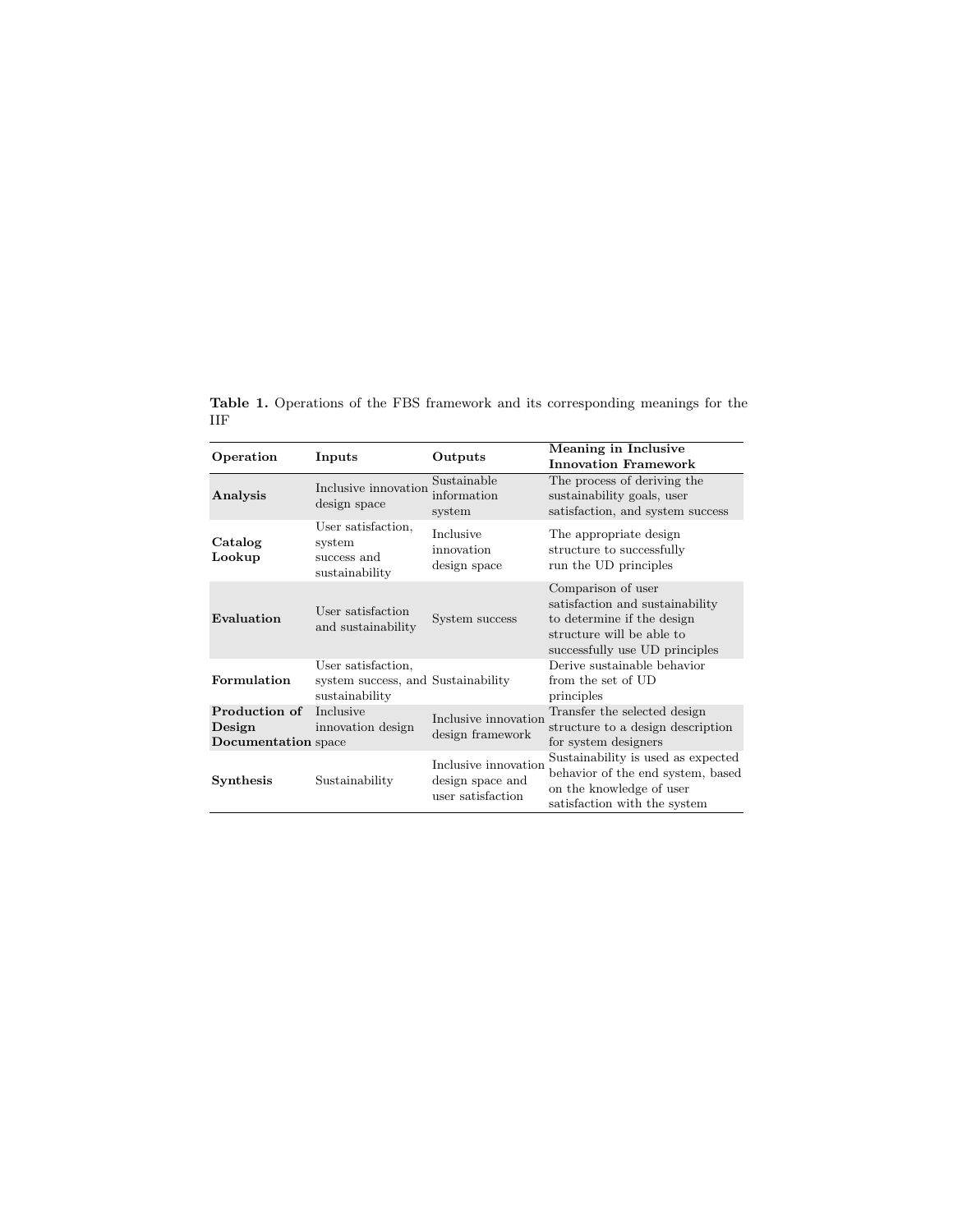<span id="page-9-0"></span>Table 2. Different concepts of SCI framework and their meaning for OI and the OSI framework

| Concept                            | Meaning for OI Framework                                                                                                                                               | Meaning in OSI<br>Framework                                                                                                                        |
|------------------------------------|------------------------------------------------------------------------------------------------------------------------------------------------------------------------|----------------------------------------------------------------------------------------------------------------------------------------------------|
| Constraints                        | Removing any restriction from the<br>design objective of OI, by<br>practicing it for the majority                                                                      | Removing constraints to reduce the gap between<br>customer's requirement and desire                                                                |
| Design agent                       | Selection of a group of entities for<br>successful involvement of users<br>in a wide-ranging perspective                                                               | Selection of a group of entities for making<br>information presentation for the customer a<br>less complicated task                                |
| Design object's<br>environment     | The totality of the wide range of user<br>involvement and contact that is<br>expanded through the academia                                                             | Make information presentation about a product<br>for the customer an easy task                                                                     |
| Design agent's<br>environment      | The totality of the whole business model<br>involved in OI practice                                                                                                    | The totality of the evaluation of product towards<br>differing alternatives and enhancing better<br>communication with customers                   |
| Design objects                     | The possibility of a reduced error objective,<br>through the help of OI                                                                                                | Ensuring a balanced flow between different<br>variables of customer cost for successful<br>OSI practice                                            |
| Goals                              | Realizing the corporate strategies properly<br>for understanding the effect of a wide range<br>of user involvement and thereby generating<br>the proper business model | Provide transparent information to customers<br>for the positive impact on their<br>post-purchase behavior                                         |
| Mental picture<br>of context       | Collection of design principles for system<br>designers in OI design process<br>and its designer's environment                                                         | Collection of design principles for sustainable<br>innovation through OI                                                                           |
| Mental picture<br>of design object | Collection of beliefs used by the designers<br>to improve the design principles concerning<br>OI process                                                               | Collection of beliefs used by the designers to<br>improve the design principles concerning OSI<br>process                                          |
| Primitives                         | Set of design principles for a successful<br>user involvement initiation                                                                                               | Appropriate business model for the successful<br>user involvement towards sustainable product<br>development through innovation                    |
| Requirements                       | The ability to trade innovation for increased<br>user involvement in the innovation process                                                                            | Ability to add values into the product design<br>for the convenience of the design process                                                         |
| Sense-making                       | Organizing the OI environment<br>for creating or refining a new business model simplicity in the design process                                                        | OSI process planning through the                                                                                                                   |
| Coevolution                        | Refining the OI process using<br>the mental picture of the extended<br>business model                                                                                  | Provide error-free customer solutions for efficiency<br>during the OSI process and update the<br>mental picture of the designer for the innovation |

# <span id="page-9-1"></span>Table 3. Comparison of two perspectives based on the SHCI dimensions

| <b>SHCI</b> Dimension       |                                                                                                   | <b>Action-centric Perspective</b>           |  |
|-----------------------------|---------------------------------------------------------------------------------------------------|---------------------------------------------|--|
|                             | Reason-centric Perspective (IIF)                                                                  | (OI and OSI)                                |  |
| Specify and operationalize  | The positivist approach using design principles                                                   | Design work in sustainability discourse     |  |
|                             | outside the traditional way of looking into HCI                                                   | outside HCI where the constructivist        |  |
| goals                       | for achieving sustainability through design                                                       | approach leads towards innovation           |  |
|                             | Long-term design process by involving different                                                   | Long-term social and economic process       |  |
|                             | stakeholders triggering cumulative and iterative                                                  | influencing OI and OSI method               |  |
| Longer timescale research   | design process for improved sustainability                                                        | for improved sustainability                 |  |
|                             | achievement through design                                                                        | address in practice                         |  |
|                             | Inclusive design process by making it possible to                                                 |                                             |  |
| Building system for         | fit in everyday product or system design and                                                      | Direct influence of product design          |  |
| everyday use                | evaluation, thereby building new knowledge                                                        | through the OI and OSI                      |  |
|                             | in the SHCI domain                                                                                |                                             |  |
| Draw from and support       | Expanding the traditional usability concept from                                                  | Gaining sustainability knowledge from       |  |
| work outside HCI            | HCI towards sustainability achievement by                                                         | business research, using the OI and         |  |
|                             | user satisfaction and system success                                                              | OSI to produce new knowledge in SHCI        |  |
|                             | Bridging the gap between UD and                                                                   | Diversifying the SHCI scopes in new         |  |
| Diversifying sustainability | sustainability by diversifying traditional                                                        | research domains through the creative       |  |
| issues                      | sustainability issues under the shed of UD                                                        | practice of OI and OSI                      |  |
|                             | and its principles                                                                                |                                             |  |
|                             | Build new SHCI dimensions and actions                                                             | Escaping only the ecological sustainability |  |
| Multi-scale, complex        | based on the traditional sustainability issues for                                                | issues by focusing on larger systems with   |  |
| sustainability problems     | different artifact results and improved information different corporate strategies for practicing |                                             |  |
|                             | processing capabilities                                                                           | OI and OSI                                  |  |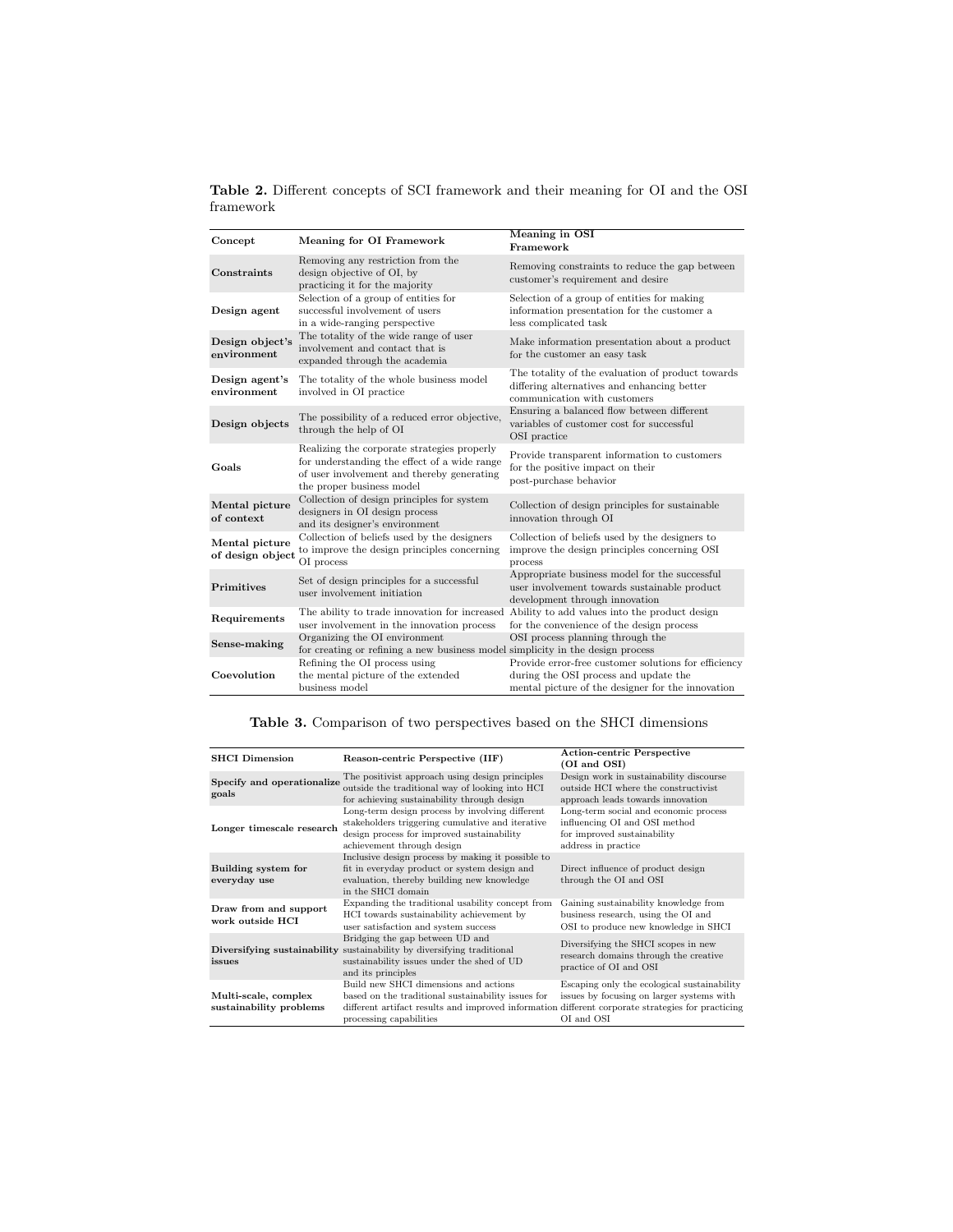### <span id="page-10-0"></span>4 Sustainable HCI and Inclusive Innovation Framework

The six dimensions of SHCI for future research are discussed in this section in the context of basic notions of SHCI and their relations with the IIF. The IIF was constructed with four UD principles (as described in [subsection 2.1\)](#page-2-2) that would work in a circular process in the inclusive innovation design space [\(Fig](#page-2-1)[ure 1.](#page-2-1)) This will also address three identified universal usability challenges: user diversity, technology variety, and gaps in user knowledge [\[30\]](#page-15-7). While the SHCI research field has mainly been concerned with designing technology to change human behavior on environmental impacts [\[12\]](#page-14-5), [\[31\]](#page-15-8) and designing technologies to reduce impact on the environment, an IIF for a system design process can contribute towards both of these dimensions of SHCI. By specifying and operationalizing certain goals through the design for sustainability, the dimensions of sustainability could be handled properly, since they exist independently. The IIF takes into account certain design goals and in that process look beyond the traditional way SHCI issues have previously been handled. The dimensions of sustainability are not independent themselves and therefore the definition of sustainability could vary depending on the situation and context. Hence, IIF in the design process could help in identifying the correct structured goal to define sustainability in the proper context of the problem.

The IIF could involve different stakeholders in the design process, since it is built within a design space of the OI. While much research has been conducted in the domain of SHCI in a little over a decade, it is possible to notice a trend of predominantly scientific publications with frameworks and design principles for small-scale/specific problems and design issues. IIF showed that the design process could be iterative and cumulative over time by involving multiple stakeholders; therefore suitable to handle large-scale design problems associated with sustainability issues. Persuasions could be initiated and tackled by the introduction of the IIF in the design process. Also, very few of the SHCI research results are inevitable today and may be seen as end products for user behavior change for sustainability. A design process that is inclusive and based on UD principles aiming for sustainable outcomes with proper user satisfaction and system success would undoubtedly tend to contribute in designing products and services for end users. The use of OI concept in the IIF design space influences this motivation towards truly designing products and services.

Several discussions have triggered the idea of using SHCI as a multi- and interdisciplinary research domain for collaborating with different research domains [\[1\]](#page-13-0) (the roots of HCI are multidisciplinary [\[32\]](#page-15-9)). Bringing external knowledge from other research domain and using it in the context of SHCI is interesting; the opposite is also necessary, i.e. to contribute other research domains from the SHCI perspective. Since sustainability is multidisciplinary in nature, the contribution from SHCI could be extensive in other research fields, which would extend HCI research possibilities together with contributions in other research domains. The traditional concept of usability engineering in HCI [\[32\]](#page-15-9) could be expanded with IIF by looking into sustainability achievement through system success and user satisfaction, thus creating a completely new dimension of looking into sus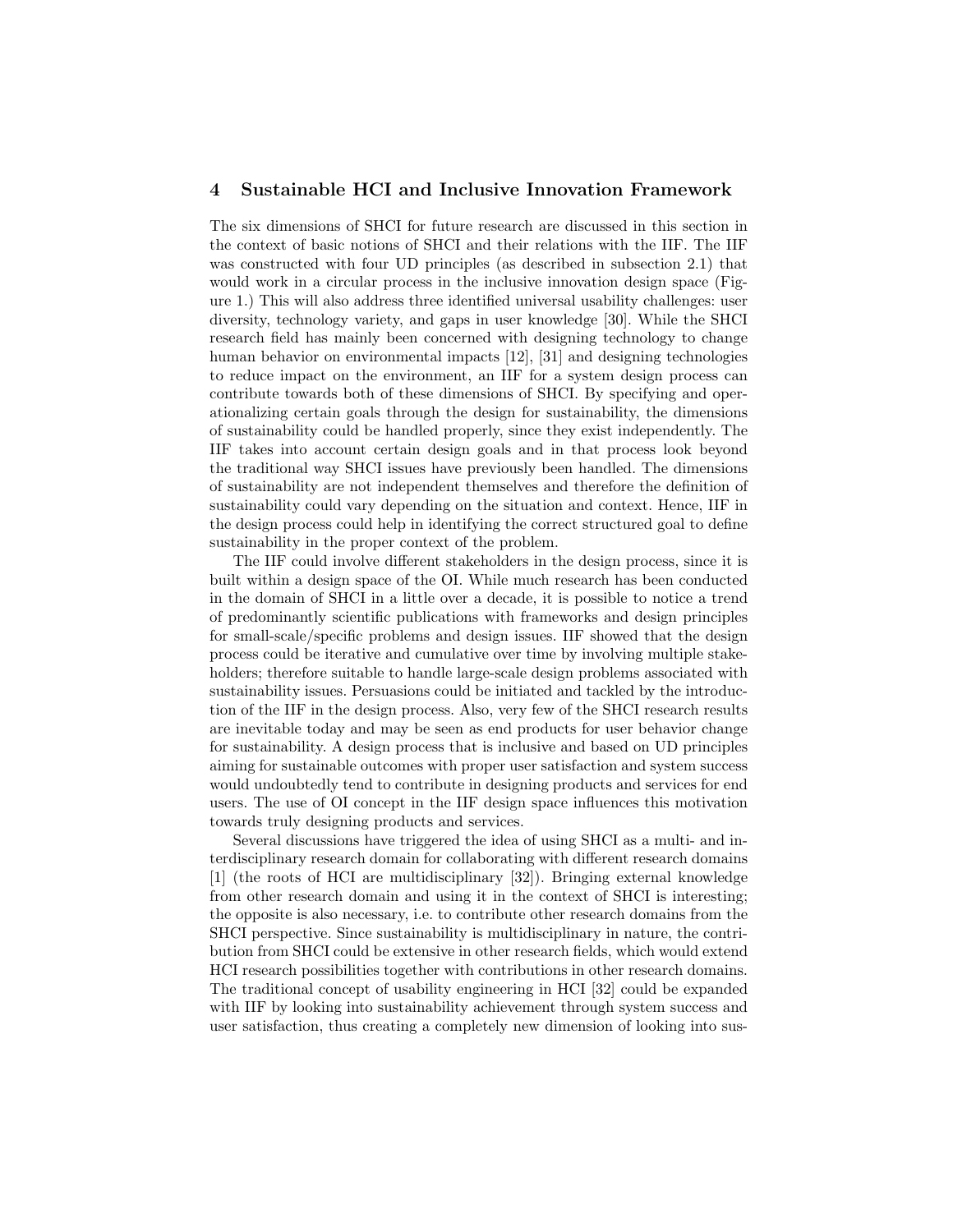tainability through design). IIF is therefore highly promising and could probably contribute in the multidisciplinary research domain. Accordingly, SHCI research can see the sustainability problem as a more diversifying issue. The way SHCI looks into the sustainability problems (based upon the multidimensionality and many levels of analysis) have merely expanded its scope beyond academic publications. If the issues of sustainability are not diversified, then it might become trapped within its own loophole and make itself unsustainable. Diversification is therefore needed to perpetually define and redefine different sustainability problems. One such initiation of diversification could be started from a system design process to make the resulting design and the design process sustainable. IIF is designed to keep this in mind.

Creative practice of OI and OSI is expected within the design space of inclusive innovation, through which new knowledge about the sustainability problem could be identified and resolved. Finally, a complex view of sustainability would create the need and a demand to evolve design frameworks and design principles that are able to handle complex sustainability issues. Complex sustainability problems could be realized by practicing IIF during a design process. Considering large-scale system design and the involvement of different stakeholders in various social and political situations could lead the designers to realizing what sustainability is in that particular context. IIF could then contribute in achieving those sustainability goals. In conclusion, when discussing IIF and SHCI it could be said that the framework was revealed to be fitting for the purpose of SHCI research trends, as noticed from [Table 3.](#page-9-1) The research trend parameters were discussed in this section in detail to argue that IIF in a design process could be applied to create systems that can be used for changing user behavior in complex sustainability issues, in long-term design problems, and to create products and services for daily use. In other words, the IIF could reflect SHCI design issues and requirements in a design process.

# <span id="page-11-0"></span>5 Discussions and Future Work

One of the primary goals of system design science is to shape and organize design processes. However, considerable design science research in academia is more prescriptive and not exploratory [\[26\]](#page-15-3), which has initiated the idea of exploring the earlier proposed IIF under the shade of SHCI. Empirically, it was shown earlier that action-centric process theory is more successful in describing the shape of system design than with reason-centric perspective [\[26\]](#page-15-3) which favors supports of the OI and OSI frameworks, which are a subset of the IIF analyzed within the context of reason-centric perspective. Ralph [\[33\]](#page-15-10) did evaluate FSB and SCI through a multi-methodological approach and found SCI to represent more accurately represent software development practice. It did, however, neither prove SCI nor falsify FSB for development of software. It is important to realize that the IIF, OI framework, and OSI framework are not meant to produce any technological artifacts; instead, a virtual artifact, which is how the differentiation between classical design science research and system design research should be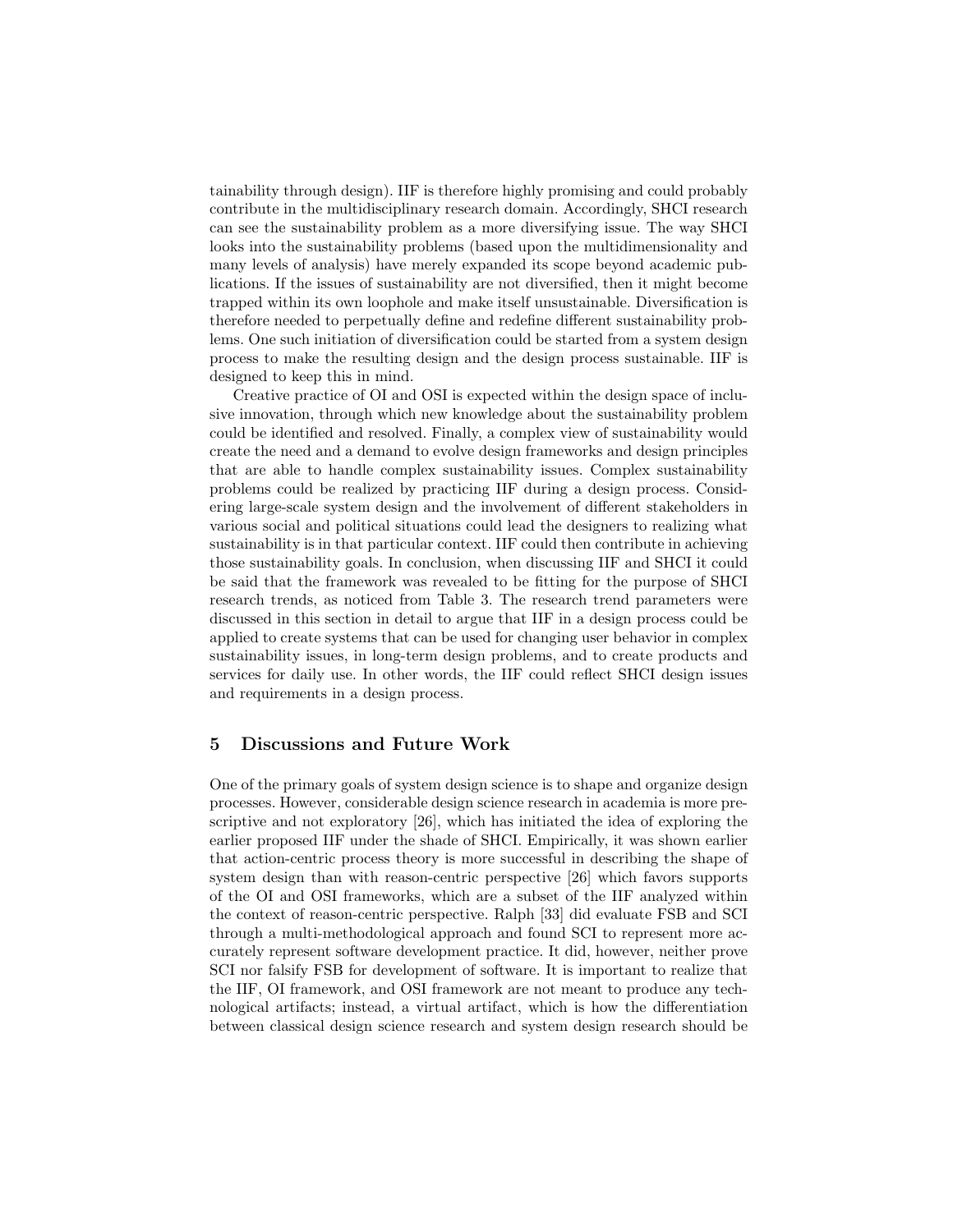perceived in this paper. One of such virtual artifacts was selected to be a sustainability issue from the IIF, analyzed within the context of SHCI. In favor of descriptive and explanatory validity of IIF for SHCI, the existing framework could be seen as a process model whereby usually the abstract description of a proposed process is usually presented [\[34\]](#page-15-11). The analysis and results of this paper could then be seen as a process theory for which the outcome of the IIF as a process model appeared in a generalized way, within the context of SHCI. On the other hand, the characteristic of the IIF in the context of SHCI also supports the genres and axes of SHCI identified by DiSalvo [\[1\]](#page-13-0), when the authors raised and discussed issues like the requirement of application of the SHCI concept, thinking more than the traditional HCI concept; bigger, with large-scale and users' and group-design's problems.

Another aspect, called a "value-sensitive design approach," could be realized through the outcome of the results from this paper. Value-sensitive design is known to contribute to the foundation of different social issues in the HCI research [\[35\]](#page-15-12). Issues like sustainability could be an embodied value to incorporate in the design process for producing a good design outcome from the beginning and throughout a design process. Friedman et al. identified sustainability as one of the ethical principles to be used in value-sensitive design [\[36\]](#page-15-13). The IIF used four UD principles and the rationale was not philosophically grounded; rather, their selection was arbitrary. Therefore, by analyzing IIF using a reason-centric approach like FBS framework, it was grounded that a designer could be capable of controlling a design process, which is an information-processing metaphor supported by the reason-centric view, to satisfy a need like sustainability throughout the whole design process. However, as suggested by Ralph [\[26\]](#page-15-3), a reason-centric perspective is a popular but questionable system design perspective. Actioncentric perspective is more consistent and pragmatic. The IIF should therefore demand empirical verification. Nevertheless, the FBS framework was used only to analyze IIF and not to specify the development process. How pragmatic it would be to analyze IIF using an action-centric framework was not the topic of interest in this paper and therefore has not been discussed. Possibilities and scopes of further research work will now be discussed, for which some constraints of this research will be highlighted too.

The next step of this research could be viewed from three different perspectives. Firstly, empirical validation of the IIF for justifying the SHCI dimensions is central to see that the opinions formulated from the SCI and FBS frameworks are valid in a system development setup. At the same time, it would be interesting to be pragmatic and see how the SHCI dimensions could be realized by putting the IIF into practice in system development. This could be achieved by analyzing how a design process followed by the IIF could shape an organization. A system could be analyzed in the different phases of its development life cycle to determine whether IIF is successful in terms of realizing the new dimensions of SHCI. Secondly, since the SCI and FBS frameworks were initiated by the need of a different software development perspective, a system development could be analyzed in terms of programming and coding of the software by following the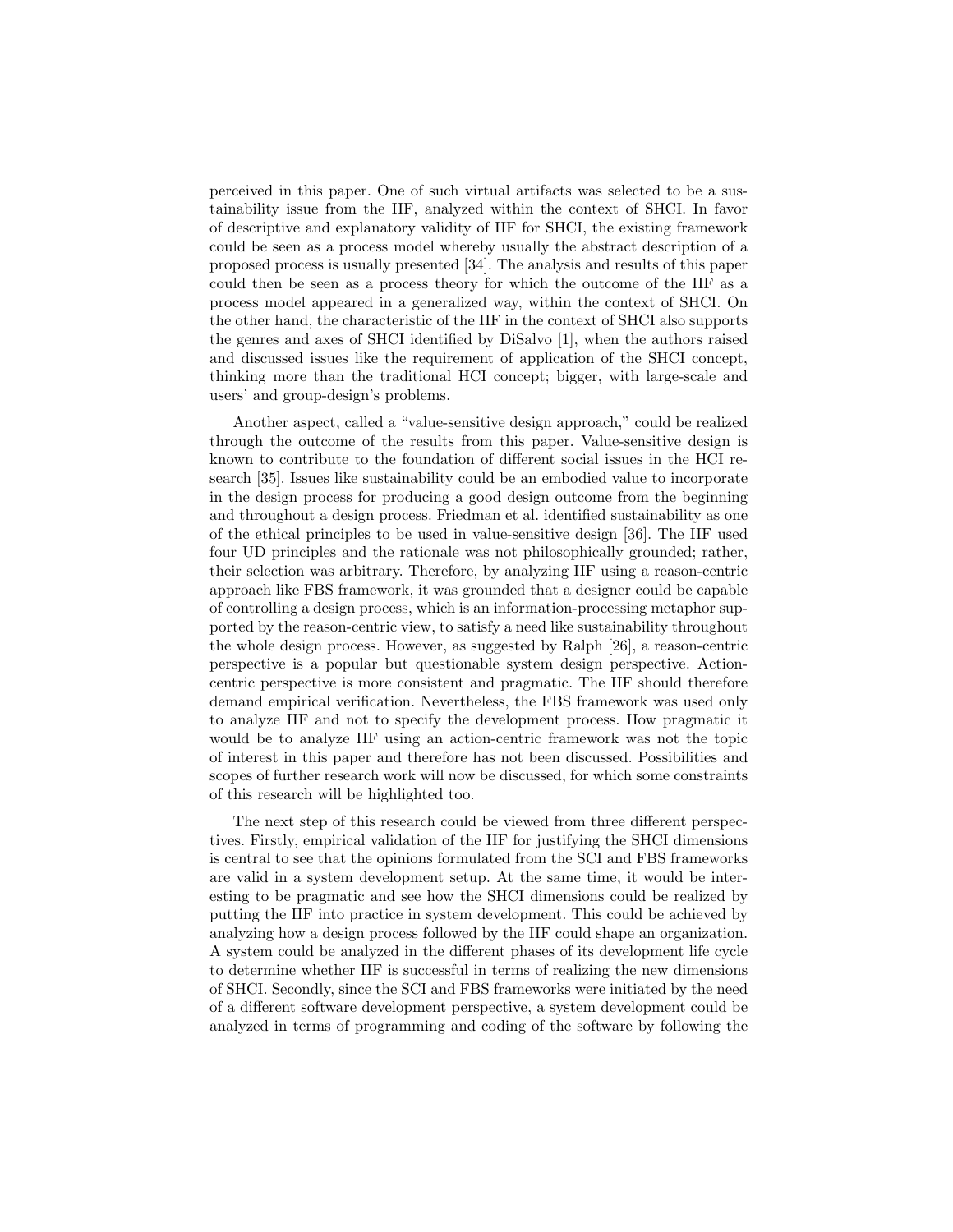IIF and observing how well the addressed SHCI issues would behave in such a setup. Finally, to analyze existing systems by taking them as different sample cases could be another choice to add new scopes into this research. Case study analysis may find new parameters to be added into the SCI and FBS frameworks' concept and operation, which would extend or find new dimensions for SHCI.

# <span id="page-13-4"></span>6 Conclusions

In this paper the previously established IIF for sustainable system development was analyzed together with the OI and OSI frameworks by using two existing reason- and action-centric frameworks (FBS and SCI). The IIF could create a design space which would be based on OI and OSI, and this was the rationale behind analyzing these OI and OSI frameworks together with IIF. The reasonand action-centric properties from IIF together with OI and OSI frameworks were then compared with six SHCI dimensions, which were identified in previous research to be the most important impending issues for SHCI research. The analysis showed that IIF aiming for sustainable system development could be successful in mapping itself towards describing the different dimensions of SHCI. The action-centric perspective for comparison strengthened the fact that OI and OSI could work as a support for the IIF for effective realization of different sustainability characteristics of a system, while at the same time reflecting SHCI research prospects in a new dimension.

# References

- <span id="page-13-0"></span>1. DiSalvo, C., Sengers, P., Brynjarsdóttir, H.: Mapping the landscape of sustainable hci. In: Proceedings of the SIGCHI Conference on Human Factors in Computing Systems. pp. 1975–1984. CHI '10, ACM, New York (2010). <https://doi.org/10.1145/1753326.1753625>
- <span id="page-13-1"></span>2. Mustaquim, M., Nyström, T.: Designing information systems for sustainability  $$ the role of universal design and open innovation. In: Tremblay, M.C., VanderMeer, D., Rothenberger, M., Gupta, A., Yoon, V. (eds.) Advancing the Impact of Design Science: Moving from Theory to Practice. pp. 1–16. Springer International Publishing, Cham (2014). [https://doi.org/10.1007/978-3-319-06701-8](https://doi.org/10.1007/978-3-319-06701-8_1) 1
- <span id="page-13-2"></span>3. Simon, H.A.: The sciences of the artificial. MIT press (1996)
- <span id="page-13-3"></span>4. Silberman, M.S., Nathan, L., Knowles, B., Bendor, R., Clear, A., Håkansson, M., Dillahunt, T., Mankoff, J.: Next steps for sustainable hci. interactions 21(5), 66–69 (Sep 2014).<https://doi.org/10.1145/2651820>
- <span id="page-13-5"></span>5. Trott, P., Hartmann, D.: Why 'open innovation' is old wine in new bottles. International Journal of Innovation Management 13(04), 715–736 (2009). <https://doi.org/10.1142/S1363919609002509>
- <span id="page-13-6"></span>6. Trott, P., Hartmann, D.: Open innovation: Old ideas in a fancy tuxedo remedy a false dichotomy. In: Open Innovation Research, Management and Practice, chap. 13, pp. 359–386. Imperial College Press (2013). [https://doi.org/10.1142/9781783262816](https://doi.org/10.1142/9781783262816_0014) 0014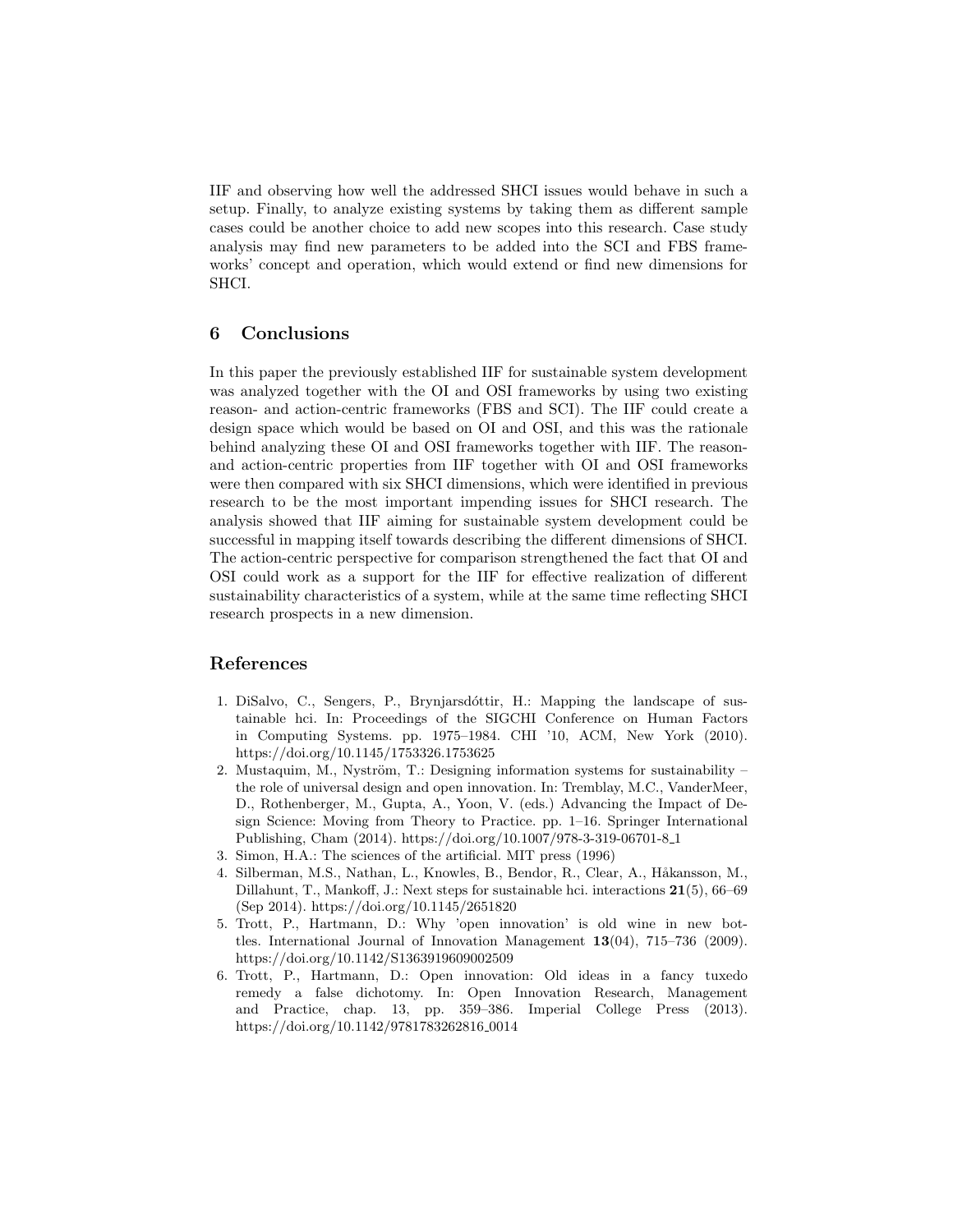- <span id="page-14-0"></span>7. Rothwell, R., Zegveld, W.: Reindustrialization and technology. Longman, London (1985)
- <span id="page-14-1"></span>8. Japan Display Inc.: Message from the president (2014), [http://www.j-display.](http://www.j-display.com/english/company/index.html) [com/english/company/index.html](http://www.j-display.com/english/company/index.html), [Online; accessed 9-September-2014]
- <span id="page-14-2"></span>9. Mustaquim, M., Nyström, T.: Designing sustainable it system – from the perspective of universal design principles. In: Stephanidis, C., Antona, M. (eds.) Universal Access in Human-Computer Interaction. Design Methods, Tools, and Interaction Techniques for eInclusion. pp. 77–86. Springer, Berlin, Heidelberg (2013). [https://doi.org/10.1007/978-3-642-39188-0](https://doi.org/10.1007/978-3-642-39188-0_9)<sub>-9</sub>
- <span id="page-14-3"></span>10. Mustaquim, M., Nyström, T.: Design principles of open innovation concept – universal design viewpoint. In: Stephanidis, C., Antona, M. (eds.) Universal Access in Human-Computer Interaction. Design Methods, Tools, and Interaction Techniques for eInclusion. pp. 214–223. Springer, Berlin, Heidelberg (2013). [https://doi.org/10.1007/978-3-642-39188-0](https://doi.org/10.1007/978-3-642-39188-0_23)<sub>-23</sub>
- <span id="page-14-4"></span>11. Mustaquim, M., Nyström, T.: Open sustainability innovation—a pragmatic standpoint of sustainable hci. In: Johansson, B., Andersson, B., Holmberg, N. (eds.) Perspectives in Business Informatics Research. pp. 101–112. Springer International Publishing, Cham (2014). [https://doi.org/10.1007/978-3-319-11370-8](https://doi.org/10.1007/978-3-319-11370-8_8) 8
- <span id="page-14-5"></span>12. Bates, O., Thomas, V., Remy, C.: Doing good in hci: Can we broaden our agenda? interactions 24(5), 80–82 (Aug 2017).<https://doi.org/10.1145/3121386>
- <span id="page-14-6"></span>13. Remy, C., Bates, O., Thomas, V., Huang, E.M.: The limits of evaluating sustainability. In: Proceedings of the 2017 Workshop on Computing Within Limits. pp. 103–110. LIMITS '17, ACM, New York (2017). <https://doi.org/10.1145/3080556.3080567>
- <span id="page-14-7"></span>14. The World Commission on Environment and Development (WCED): Our common future. Oxford University Press (1987)
- <span id="page-14-8"></span>15. DiSalvo, C., Sengers, P., Brynjarsd´ottir, H.: Navigating the terrain of sustainable hci. interactions 17(4), 22–25 (Jul 2010).<https://doi.org/10.1145/1806491.1806497>
- <span id="page-14-9"></span>16. Dourish, P.: Hci and environmental sustainability: The politics of design and the design of politics. In: Proceedings of the 8th ACM Conference on Designing Interactive Systems. pp. 1–10. DIS '10, ACM, New York (2010). <https://doi.org/10.1145/1858171.1858173>
- <span id="page-14-10"></span>17. Stegall, N.: Designing for sustainability: A philosophy for ecologically intentional design. Design Issues 22(2), 56–63 (2006). <https://doi.org/10.1162/desi.2006.22.2.56>
- <span id="page-14-11"></span>18. Knowles, B., Blair, L., Hazas, M., Walker, S.: Exploring sustainability research in computing: Where we are and where we go next. In: Proceedings of the 2013 ACM International Joint Conference on Pervasive and Ubiquitous Computing. pp. 305–314. UbiComp '13, ACM, New York (2013). <https://doi.org/10.1145/2493432.2493474>
- <span id="page-14-12"></span>19. Elkington, J.: Towards the sustainable corporation: Win-win-win business strategies for sustainable development. California Management Review 36(2), 90–100 (1994).<https://doi.org/10.2307/41165746>
- <span id="page-14-13"></span>20. Walker, S.: The Spirit of Design: Objects, Environment and Meaning. Earthscan, London (2011)
- <span id="page-14-14"></span>21. Nyström, T., Mustaquim, M.: Sustainable information system design and the role of sustainable hci. In: Proceedings of the 18th International Academic MindTrek Conference: Media Business, Management, Content & Services. pp. 66–73. Academic-MindTrek '14, ACM, New York (2014).<https://doi.org/10.1145/2676467.2676486>
- <span id="page-14-15"></span>22. Hevner, A., Chatterjee, S.: Design Science Research in Information Systems, pp. 9–22. Springer US, Boston (2010). [https://doi.org/10.1007/978-1-4419-5653-8](https://doi.org/10.1007/978-1-4419-5653-8_2) 2